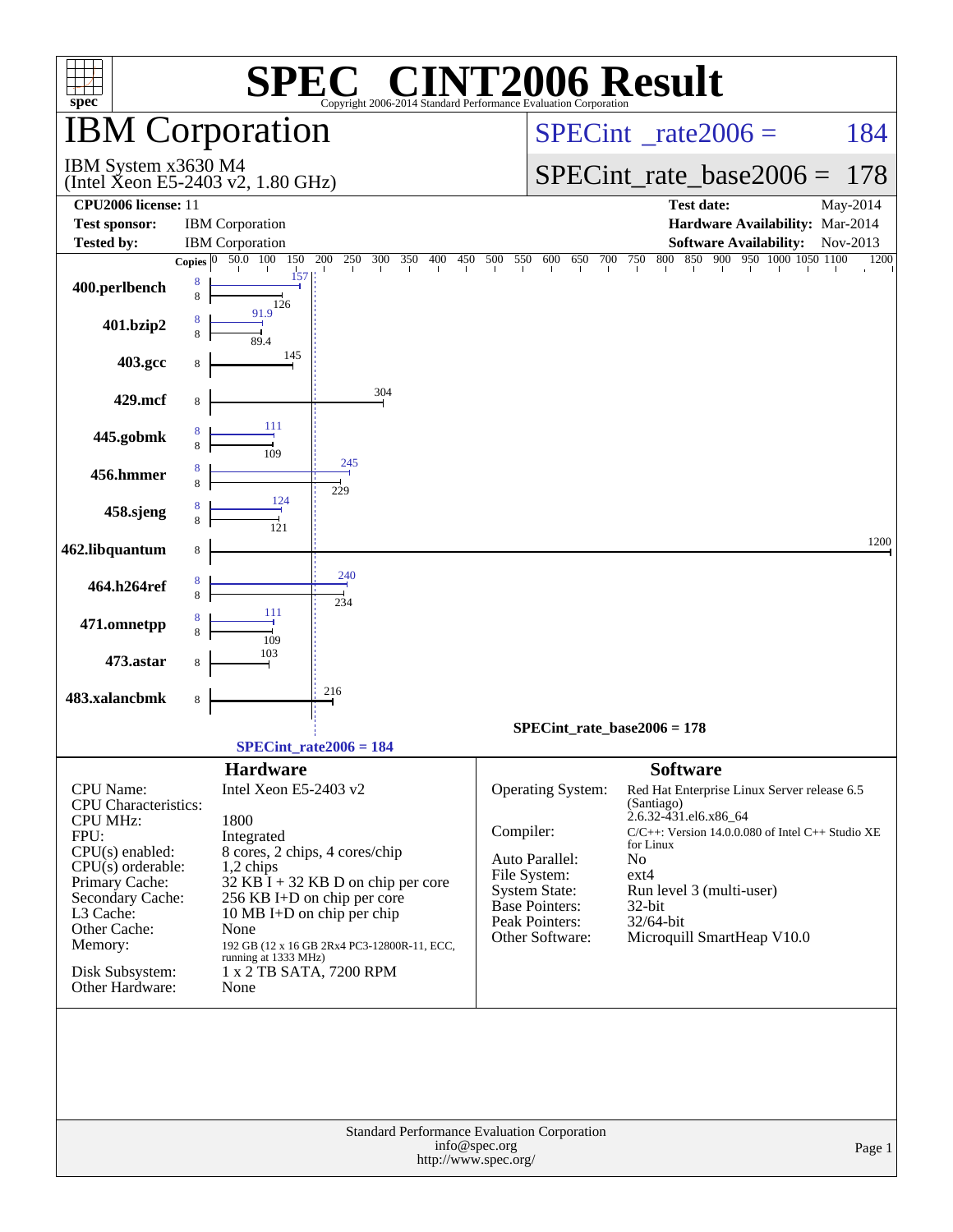

## IBM Corporation

# SPECint rate $2006 = 184$

#### IBM System x3630 M4

(Intel Xeon E5-2403 v2, 1.80 GHz)

[SPECint\\_rate\\_base2006 =](http://www.spec.org/auto/cpu2006/Docs/result-fields.html#SPECintratebase2006) 178

**[CPU2006 license:](http://www.spec.org/auto/cpu2006/Docs/result-fields.html#CPU2006license)** 11 **[Test date:](http://www.spec.org/auto/cpu2006/Docs/result-fields.html#Testdate)** May-2014 **[Test sponsor:](http://www.spec.org/auto/cpu2006/Docs/result-fields.html#Testsponsor)** IBM Corporation **[Hardware Availability:](http://www.spec.org/auto/cpu2006/Docs/result-fields.html#HardwareAvailability)** Mar-2014 **[Tested by:](http://www.spec.org/auto/cpu2006/Docs/result-fields.html#Testedby)** IBM Corporation **[Software Availability:](http://www.spec.org/auto/cpu2006/Docs/result-fields.html#SoftwareAvailability)** Nov-2013

#### **[Results Table](http://www.spec.org/auto/cpu2006/Docs/result-fields.html#ResultsTable)**

|                    | <b>Base</b>   |                |              |                                                                                                          |       |                |       | <b>Peak</b>   |                |              |                |              |                |              |
|--------------------|---------------|----------------|--------------|----------------------------------------------------------------------------------------------------------|-------|----------------|-------|---------------|----------------|--------------|----------------|--------------|----------------|--------------|
| <b>Benchmark</b>   | <b>Copies</b> | <b>Seconds</b> | <b>Ratio</b> | <b>Seconds</b>                                                                                           | Ratio | <b>Seconds</b> | Ratio | <b>Copies</b> | <b>Seconds</b> | <b>Ratio</b> | <b>Seconds</b> | <b>Ratio</b> | <b>Seconds</b> | <b>Ratio</b> |
| 400.perlbench      |               | 621            | 126          | 622                                                                                                      | 126   | 621            | 126   | 8             | 497            | 157          | 498            | 157          | 495            | 158          |
| 401.bzip2          |               | 863            | 89.4         | 863                                                                                                      | 89.4  | 868            | 88.9  | 8             | 840            | 91.9         | 841            | 91.8         | 839            | 92.0         |
| $403.\mathrm{gcc}$ |               | 445            | 145          | 445                                                                                                      | 145   | 446            | 144   | 8             | 445            | 145          | 445            | 145          | 446            | 144          |
| $429$ .mcf         |               | 240            | 304          | 240                                                                                                      | 304   | 240            | 304   | 8             | 240            | 304          | 240            | 304          | 240            | <b>304</b>   |
| $445$ .gobm $k$    |               | 767            | 109          | 766                                                                                                      | 109   | 766            | 110   | 8             | 756            | 111          | 756            | 111          | 756            | <b>111</b>   |
| 456.hmmer          |               | 326            | 229          | 326                                                                                                      | 229   | 326            | 229   | 8             | 305            | 245          | 305            | 245          | 305            | 245          |
| 458.sjeng          |               | 802            | 121          | 803                                                                                                      | 121   | 802            | 121   | 8             | 781            | 124          | 780            | <u>124</u>   | 780            | 124          |
| 462.libquantum     |               | 139            | 1200         | 139                                                                                                      | 1200  | 139            | 1200  | 8             | 139            | 1200         | 139            | 1200         | 139            | 1200         |
| 464.h264ref        |               | 755            | 234          | 756                                                                                                      | 234   | 755            | 234   | 8             | 737            | 240          | 737            | 240          | 737            | 240          |
| 471.omnetpp        |               | 460            | 109          | 460                                                                                                      | 109   | 460            | 109   | 8             | 453            | 110          | 449            | 111          | 452            | <u>111</u>   |
| 473.astar          |               | 543            | 104          | 544                                                                                                      | 103   | 544            | 103   | 8             | 543            | 104          | 544            | 103          | 544            | 103          |
| 483.xalancbmk      |               | 257            | 215          | 256                                                                                                      | 216   | 256            | 216   | 8             | 257            | 215          | 256            | 216          | 256            | 216          |
|                    |               |                |              | Results appear in the order in which they were run. Bold underlined text indicates a median measurement. |       |                |       |               |                |              |                |              |                |              |

#### **[Submit Notes](http://www.spec.org/auto/cpu2006/Docs/result-fields.html#SubmitNotes)**

 The numactl mechanism was used to bind copies to processors. The config file option 'submit' was used to generate numactl commands to bind each copy to a specific processor. For details, please see the config file.

#### **[Operating System Notes](http://www.spec.org/auto/cpu2006/Docs/result-fields.html#OperatingSystemNotes)**

 Stack size set to unlimited using "ulimit -s unlimited" Zone reclaim mode enabled with: echo 1 > /proc/sys/vm/zone\_reclaim\_mode Intel Idle Driver disabled with the following Linux kernel parameter in /etc/grub.conf: intel\_idle.max\_cstate=0

#### **[Platform Notes](http://www.spec.org/auto/cpu2006/Docs/result-fields.html#PlatformNotes)**

 BIOS setting: Operating Mode set to Maximum Performance Sysinfo program /home/SPECcpu-20140116-ic14.0/config/sysinfo.rev6818 \$Rev: 6818 \$ \$Date:: 2012-07-17 #\$ e86d102572650a6e4d596a3cee98f191 running on x3630M4 Sat May 31 03:46:30 2014

 This section contains SUT (System Under Test) info as seen by some common utilities. To remove or add to this section, see: <http://www.spec.org/cpu2006/Docs/config.html#sysinfo>

 From /proc/cpuinfo model name : Intel(R) Xeon(R) CPU E5-2403 v2 @ 1.80GHz 2 "physical id"s (chips) Continued on next page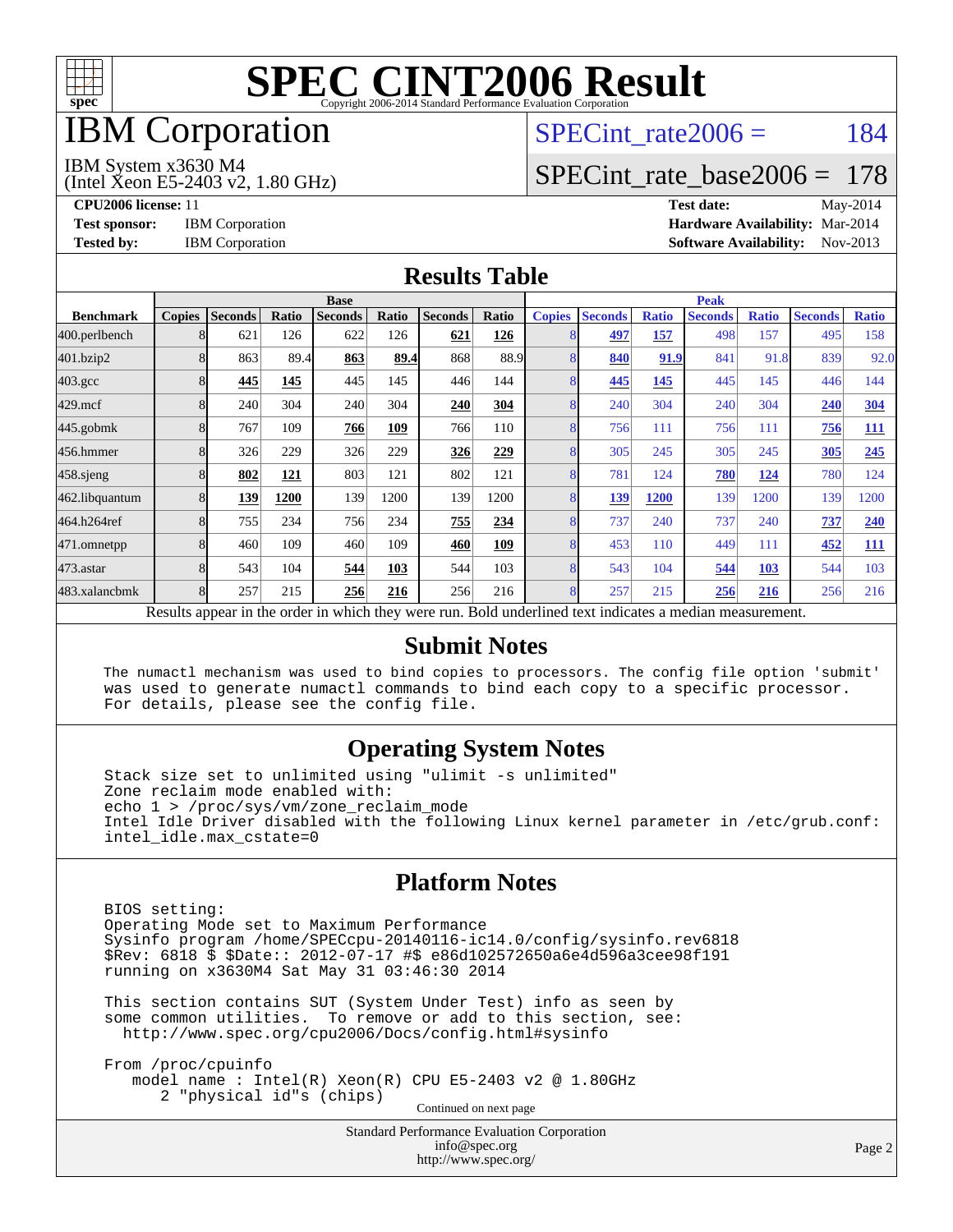

IBM Corporation

SPECint rate $2006 = 184$ 

(Intel Xeon E5-2403 v2, 1.80 GHz) IBM System x3630 M4

[SPECint\\_rate\\_base2006 =](http://www.spec.org/auto/cpu2006/Docs/result-fields.html#SPECintratebase2006) 178

**[CPU2006 license:](http://www.spec.org/auto/cpu2006/Docs/result-fields.html#CPU2006license)** 11 **[Test date:](http://www.spec.org/auto/cpu2006/Docs/result-fields.html#Testdate)** May-2014 **[Test sponsor:](http://www.spec.org/auto/cpu2006/Docs/result-fields.html#Testsponsor)** IBM Corporation **[Hardware Availability:](http://www.spec.org/auto/cpu2006/Docs/result-fields.html#HardwareAvailability)** Mar-2014 **[Tested by:](http://www.spec.org/auto/cpu2006/Docs/result-fields.html#Testedby)** IBM Corporation **[Software Availability:](http://www.spec.org/auto/cpu2006/Docs/result-fields.html#SoftwareAvailability)** Nov-2013

#### **[Platform Notes \(Continued\)](http://www.spec.org/auto/cpu2006/Docs/result-fields.html#PlatformNotes)**

 8 "processors" cores, siblings (Caution: counting these is hw and system dependent. The following excerpts from /proc/cpuinfo might not be reliable. Use with caution.) cpu cores : 4 siblings : 4 physical 0: cores 0 1 2 3 physical 1: cores 0 1 2 3 cache size : 10240 KB From /proc/meminfo MemTotal: 198464900 kB HugePages\_Total: 0<br>Hugepagesize: 2048 kB Hugepagesize: /usr/bin/lsb\_release -d Red Hat Enterprise Linux Server release 6.5 (Santiago) From /etc/\*release\* /etc/\*version\* redhat-release: Red Hat Enterprise Linux Server release 6.5 (Santiago) system-release: Red Hat Enterprise Linux Server release 6.5 (Santiago) system-release-cpe: cpe:/o:redhat:enterprise\_linux:6server:ga:server uname -a: Linux x3630M4 2.6.32-431.el6.x86\_64 #1 SMP Sun Nov 10 22:19:54 EST 2013 x86\_64 x86\_64 x86\_64 GNU/Linux run-level 3 May 29 12:04 SPEC is set to: /home/SPECcpu-20140116-ic14.0 Filesystem Type Size Used Avail Use% Mounted on<br>/dev/mapper/vg\_x3630m4-lv\_home ext4 1.8T 11G 1.7T 1% /home  $/$ dev/mapper/vg\_x3630m4-lv\_home ext4 Additional information from dmidecode: BIOS IBM -[BEE135VUS-1.60]- 01/14/2014 Memory: 12x Samsung M393B2G70QH0-YK0 16 GB 1333 MHz 2 rank (End of data from sysinfo program)

#### **[General Notes](http://www.spec.org/auto/cpu2006/Docs/result-fields.html#GeneralNotes)**

Environment variables set by runspec before the start of the run: LD\_LIBRARY\_PATH = "/home/SPECcpu-20140116-ic14.0/libs/32:/home/SPECcpu-20140116-ic14.0/libs/64:/home/SPECcpu-20140116-ic14.0/sh" Binaries compiled on a system with 1x Core i7-860 CPU + 8GB memory using RedHat EL 6.4 Transparent Huge Pages enabled with: echo always > /sys/kernel/mm/redhat\_transparent\_hugepage/enabled Filesystem page cache cleared with: echo 1> /proc/sys/vm/drop\_caches Continued on next page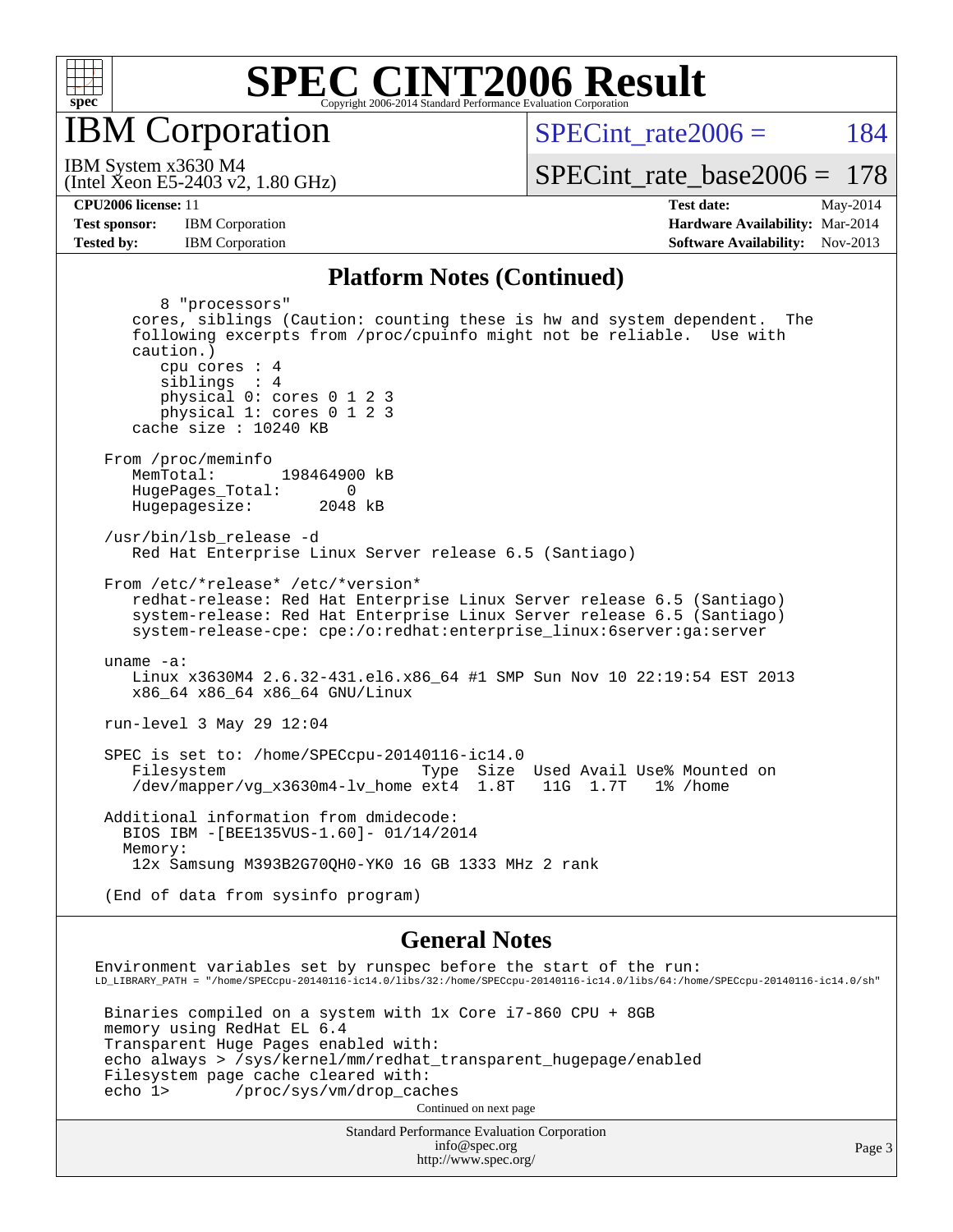

# IBM Corporation

SPECint rate $2006 = 184$ 

IBM System x3630 M4

(Intel Xeon E5-2403 v2, 1.80 GHz)

[SPECint\\_rate\\_base2006 =](http://www.spec.org/auto/cpu2006/Docs/result-fields.html#SPECintratebase2006) 178

**[CPU2006 license:](http://www.spec.org/auto/cpu2006/Docs/result-fields.html#CPU2006license)** 11 **[Test date:](http://www.spec.org/auto/cpu2006/Docs/result-fields.html#Testdate)** May-2014

**[Test sponsor:](http://www.spec.org/auto/cpu2006/Docs/result-fields.html#Testsponsor)** IBM Corporation **[Hardware Availability:](http://www.spec.org/auto/cpu2006/Docs/result-fields.html#HardwareAvailability)** Mar-2014

**[Tested by:](http://www.spec.org/auto/cpu2006/Docs/result-fields.html#Testedby)** IBM Corporation **IBM** Corporation **[Software Availability:](http://www.spec.org/auto/cpu2006/Docs/result-fields.html#SoftwareAvailability)** Nov-2013

#### **[General Notes \(Continued\)](http://www.spec.org/auto/cpu2006/Docs/result-fields.html#GeneralNotes)**

 runspec command invoked through numactl i.e.: numactl --interleave=all runspec <etc>

## **[Base Compiler Invocation](http://www.spec.org/auto/cpu2006/Docs/result-fields.html#BaseCompilerInvocation)**

[C benchmarks](http://www.spec.org/auto/cpu2006/Docs/result-fields.html#Cbenchmarks):  $inc -m32$ 

[C++ benchmarks:](http://www.spec.org/auto/cpu2006/Docs/result-fields.html#CXXbenchmarks) [icpc -m32](http://www.spec.org/cpu2006/results/res2014q3/cpu2006-20140604-29810.flags.html#user_CXXbase_intel_icpc_4e5a5ef1a53fd332b3c49e69c3330699)

**[Base Portability Flags](http://www.spec.org/auto/cpu2006/Docs/result-fields.html#BasePortabilityFlags)**

 400.perlbench: [-DSPEC\\_CPU\\_LINUX\\_IA32](http://www.spec.org/cpu2006/results/res2014q3/cpu2006-20140604-29810.flags.html#b400.perlbench_baseCPORTABILITY_DSPEC_CPU_LINUX_IA32) 462.libquantum: [-DSPEC\\_CPU\\_LINUX](http://www.spec.org/cpu2006/results/res2014q3/cpu2006-20140604-29810.flags.html#b462.libquantum_baseCPORTABILITY_DSPEC_CPU_LINUX) 483.xalancbmk: [-DSPEC\\_CPU\\_LINUX](http://www.spec.org/cpu2006/results/res2014q3/cpu2006-20140604-29810.flags.html#b483.xalancbmk_baseCXXPORTABILITY_DSPEC_CPU_LINUX)

### **[Base Optimization Flags](http://www.spec.org/auto/cpu2006/Docs/result-fields.html#BaseOptimizationFlags)**

[C benchmarks](http://www.spec.org/auto/cpu2006/Docs/result-fields.html#Cbenchmarks):

[-xSSE4.2](http://www.spec.org/cpu2006/results/res2014q3/cpu2006-20140604-29810.flags.html#user_CCbase_f-xSSE42_f91528193cf0b216347adb8b939d4107) [-ipo](http://www.spec.org/cpu2006/results/res2014q3/cpu2006-20140604-29810.flags.html#user_CCbase_f-ipo) [-O3](http://www.spec.org/cpu2006/results/res2014q3/cpu2006-20140604-29810.flags.html#user_CCbase_f-O3) [-no-prec-div](http://www.spec.org/cpu2006/results/res2014q3/cpu2006-20140604-29810.flags.html#user_CCbase_f-no-prec-div) [-opt-prefetch](http://www.spec.org/cpu2006/results/res2014q3/cpu2006-20140604-29810.flags.html#user_CCbase_f-opt-prefetch) [-opt-mem-layout-trans=3](http://www.spec.org/cpu2006/results/res2014q3/cpu2006-20140604-29810.flags.html#user_CCbase_f-opt-mem-layout-trans_a7b82ad4bd7abf52556d4961a2ae94d5)

[C++ benchmarks:](http://www.spec.org/auto/cpu2006/Docs/result-fields.html#CXXbenchmarks)

[-xSSE4.2](http://www.spec.org/cpu2006/results/res2014q3/cpu2006-20140604-29810.flags.html#user_CXXbase_f-xSSE42_f91528193cf0b216347adb8b939d4107) [-ipo](http://www.spec.org/cpu2006/results/res2014q3/cpu2006-20140604-29810.flags.html#user_CXXbase_f-ipo) [-O3](http://www.spec.org/cpu2006/results/res2014q3/cpu2006-20140604-29810.flags.html#user_CXXbase_f-O3) [-no-prec-div](http://www.spec.org/cpu2006/results/res2014q3/cpu2006-20140604-29810.flags.html#user_CXXbase_f-no-prec-div) [-opt-prefetch](http://www.spec.org/cpu2006/results/res2014q3/cpu2006-20140604-29810.flags.html#user_CXXbase_f-opt-prefetch) [-opt-mem-layout-trans=3](http://www.spec.org/cpu2006/results/res2014q3/cpu2006-20140604-29810.flags.html#user_CXXbase_f-opt-mem-layout-trans_a7b82ad4bd7abf52556d4961a2ae94d5) [-Wl,-z,muldefs](http://www.spec.org/cpu2006/results/res2014q3/cpu2006-20140604-29810.flags.html#user_CXXbase_link_force_multiple1_74079c344b956b9658436fd1b6dd3a8a) [-L/sh -lsmartheap](http://www.spec.org/cpu2006/results/res2014q3/cpu2006-20140604-29810.flags.html#user_CXXbase_SmartHeap_32f6c82aa1ed9c52345d30cf6e4a0499)

### **[Base Other Flags](http://www.spec.org/auto/cpu2006/Docs/result-fields.html#BaseOtherFlags)**

[C benchmarks](http://www.spec.org/auto/cpu2006/Docs/result-fields.html#Cbenchmarks):

403.gcc: [-Dalloca=\\_alloca](http://www.spec.org/cpu2006/results/res2014q3/cpu2006-20140604-29810.flags.html#b403.gcc_baseEXTRA_CFLAGS_Dalloca_be3056838c12de2578596ca5467af7f3)

## **[Peak Compiler Invocation](http://www.spec.org/auto/cpu2006/Docs/result-fields.html#PeakCompilerInvocation)**

[C benchmarks \(except as noted below\)](http://www.spec.org/auto/cpu2006/Docs/result-fields.html#Cbenchmarksexceptasnotedbelow):

[icc -m32](http://www.spec.org/cpu2006/results/res2014q3/cpu2006-20140604-29810.flags.html#user_CCpeak_intel_icc_5ff4a39e364c98233615fdd38438c6f2)

400.perlbench: [icc -m64](http://www.spec.org/cpu2006/results/res2014q3/cpu2006-20140604-29810.flags.html#user_peakCCLD400_perlbench_intel_icc_64bit_bda6cc9af1fdbb0edc3795bac97ada53)

401.bzip2: [icc -m64](http://www.spec.org/cpu2006/results/res2014q3/cpu2006-20140604-29810.flags.html#user_peakCCLD401_bzip2_intel_icc_64bit_bda6cc9af1fdbb0edc3795bac97ada53)

Continued on next page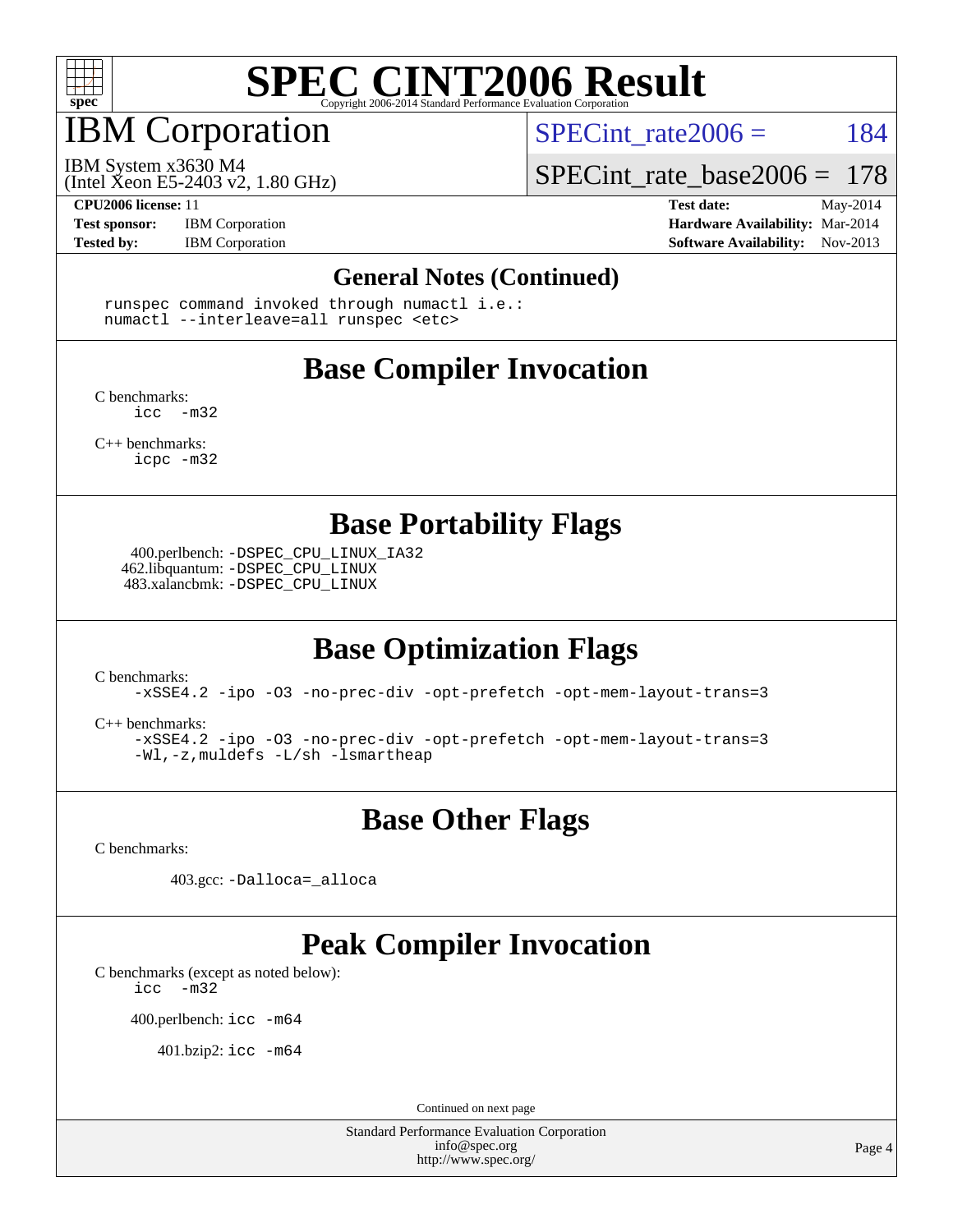

IBM Corporation

SPECint rate $2006 = 184$ 

(Intel Xeon E5-2403 v2, 1.80 GHz) IBM System x3630 M4

SPECint rate base  $2006 = 178$ 

**[CPU2006 license:](http://www.spec.org/auto/cpu2006/Docs/result-fields.html#CPU2006license)** 11 **[Test date:](http://www.spec.org/auto/cpu2006/Docs/result-fields.html#Testdate)** May-2014 **[Test sponsor:](http://www.spec.org/auto/cpu2006/Docs/result-fields.html#Testsponsor)** IBM Corporation **[Hardware Availability:](http://www.spec.org/auto/cpu2006/Docs/result-fields.html#HardwareAvailability)** Mar-2014 **[Tested by:](http://www.spec.org/auto/cpu2006/Docs/result-fields.html#Testedby)** IBM Corporation **IBM** Corporation **[Software Availability:](http://www.spec.org/auto/cpu2006/Docs/result-fields.html#SoftwareAvailability)** Nov-2013

## **[Peak Compiler Invocation \(Continued\)](http://www.spec.org/auto/cpu2006/Docs/result-fields.html#PeakCompilerInvocation)**

456.hmmer: [icc -m64](http://www.spec.org/cpu2006/results/res2014q3/cpu2006-20140604-29810.flags.html#user_peakCCLD456_hmmer_intel_icc_64bit_bda6cc9af1fdbb0edc3795bac97ada53)

458.sjeng: [icc -m64](http://www.spec.org/cpu2006/results/res2014q3/cpu2006-20140604-29810.flags.html#user_peakCCLD458_sjeng_intel_icc_64bit_bda6cc9af1fdbb0edc3795bac97ada53)

[C++ benchmarks:](http://www.spec.org/auto/cpu2006/Docs/result-fields.html#CXXbenchmarks)

[icpc -m32](http://www.spec.org/cpu2006/results/res2014q3/cpu2006-20140604-29810.flags.html#user_CXXpeak_intel_icpc_4e5a5ef1a53fd332b3c49e69c3330699)

**[Peak Portability Flags](http://www.spec.org/auto/cpu2006/Docs/result-fields.html#PeakPortabilityFlags)**

 400.perlbench: [-DSPEC\\_CPU\\_LP64](http://www.spec.org/cpu2006/results/res2014q3/cpu2006-20140604-29810.flags.html#b400.perlbench_peakCPORTABILITY_DSPEC_CPU_LP64) [-DSPEC\\_CPU\\_LINUX\\_X64](http://www.spec.org/cpu2006/results/res2014q3/cpu2006-20140604-29810.flags.html#b400.perlbench_peakCPORTABILITY_DSPEC_CPU_LINUX_X64) 401.bzip2: [-DSPEC\\_CPU\\_LP64](http://www.spec.org/cpu2006/results/res2014q3/cpu2006-20140604-29810.flags.html#suite_peakCPORTABILITY401_bzip2_DSPEC_CPU_LP64) 456.hmmer: [-DSPEC\\_CPU\\_LP64](http://www.spec.org/cpu2006/results/res2014q3/cpu2006-20140604-29810.flags.html#suite_peakCPORTABILITY456_hmmer_DSPEC_CPU_LP64) 458.sjeng: [-DSPEC\\_CPU\\_LP64](http://www.spec.org/cpu2006/results/res2014q3/cpu2006-20140604-29810.flags.html#suite_peakCPORTABILITY458_sjeng_DSPEC_CPU_LP64) 462.libquantum: [-DSPEC\\_CPU\\_LINUX](http://www.spec.org/cpu2006/results/res2014q3/cpu2006-20140604-29810.flags.html#b462.libquantum_peakCPORTABILITY_DSPEC_CPU_LINUX) 483.xalancbmk: [-DSPEC\\_CPU\\_LINUX](http://www.spec.org/cpu2006/results/res2014q3/cpu2006-20140604-29810.flags.html#b483.xalancbmk_peakCXXPORTABILITY_DSPEC_CPU_LINUX)

### **[Peak Optimization Flags](http://www.spec.org/auto/cpu2006/Docs/result-fields.html#PeakOptimizationFlags)**

[C benchmarks](http://www.spec.org/auto/cpu2006/Docs/result-fields.html#Cbenchmarks):

Standard Performance Evaluation Corporation 400.perlbench: [-xSSE4.2](http://www.spec.org/cpu2006/results/res2014q3/cpu2006-20140604-29810.flags.html#user_peakPASS2_CFLAGSPASS2_LDCFLAGS400_perlbench_f-xSSE42_f91528193cf0b216347adb8b939d4107)(pass 2) [-prof-gen](http://www.spec.org/cpu2006/results/res2014q3/cpu2006-20140604-29810.flags.html#user_peakPASS1_CFLAGSPASS1_LDCFLAGS400_perlbench_prof_gen_e43856698f6ca7b7e442dfd80e94a8fc)(pass 1) [-ipo](http://www.spec.org/cpu2006/results/res2014q3/cpu2006-20140604-29810.flags.html#user_peakPASS2_CFLAGSPASS2_LDCFLAGS400_perlbench_f-ipo)(pass 2) [-O3](http://www.spec.org/cpu2006/results/res2014q3/cpu2006-20140604-29810.flags.html#user_peakPASS2_CFLAGSPASS2_LDCFLAGS400_perlbench_f-O3)(pass 2) [-no-prec-div](http://www.spec.org/cpu2006/results/res2014q3/cpu2006-20140604-29810.flags.html#user_peakPASS2_CFLAGSPASS2_LDCFLAGS400_perlbench_f-no-prec-div)(pass 2) [-prof-use](http://www.spec.org/cpu2006/results/res2014q3/cpu2006-20140604-29810.flags.html#user_peakPASS2_CFLAGSPASS2_LDCFLAGS400_perlbench_prof_use_bccf7792157ff70d64e32fe3e1250b55)(pass 2) [-auto-ilp32](http://www.spec.org/cpu2006/results/res2014q3/cpu2006-20140604-29810.flags.html#user_peakCOPTIMIZE400_perlbench_f-auto-ilp32) 401.bzip2: [-xSSE4.2](http://www.spec.org/cpu2006/results/res2014q3/cpu2006-20140604-29810.flags.html#user_peakPASS2_CFLAGSPASS2_LDCFLAGS401_bzip2_f-xSSE42_f91528193cf0b216347adb8b939d4107)(pass 2) [-prof-gen](http://www.spec.org/cpu2006/results/res2014q3/cpu2006-20140604-29810.flags.html#user_peakPASS1_CFLAGSPASS1_LDCFLAGS401_bzip2_prof_gen_e43856698f6ca7b7e442dfd80e94a8fc)(pass 1) [-ipo](http://www.spec.org/cpu2006/results/res2014q3/cpu2006-20140604-29810.flags.html#user_peakPASS2_CFLAGSPASS2_LDCFLAGS401_bzip2_f-ipo)(pass 2) [-O3](http://www.spec.org/cpu2006/results/res2014q3/cpu2006-20140604-29810.flags.html#user_peakPASS2_CFLAGSPASS2_LDCFLAGS401_bzip2_f-O3)(pass 2) [-no-prec-div](http://www.spec.org/cpu2006/results/res2014q3/cpu2006-20140604-29810.flags.html#user_peakPASS2_CFLAGSPASS2_LDCFLAGS401_bzip2_f-no-prec-div)(pass 2) [-prof-use](http://www.spec.org/cpu2006/results/res2014q3/cpu2006-20140604-29810.flags.html#user_peakPASS2_CFLAGSPASS2_LDCFLAGS401_bzip2_prof_use_bccf7792157ff70d64e32fe3e1250b55)(pass 2) [-opt-prefetch](http://www.spec.org/cpu2006/results/res2014q3/cpu2006-20140604-29810.flags.html#user_peakCOPTIMIZE401_bzip2_f-opt-prefetch) [-auto-ilp32](http://www.spec.org/cpu2006/results/res2014q3/cpu2006-20140604-29810.flags.html#user_peakCOPTIMIZE401_bzip2_f-auto-ilp32) [-ansi-alias](http://www.spec.org/cpu2006/results/res2014q3/cpu2006-20140604-29810.flags.html#user_peakCOPTIMIZE401_bzip2_f-ansi-alias)  $403.\text{gcc: basepeak}$  = yes  $429$ .mcf: basepeak = yes 445.gobmk: [-xSSE4.2](http://www.spec.org/cpu2006/results/res2014q3/cpu2006-20140604-29810.flags.html#user_peakPASS2_CFLAGSPASS2_LDCFLAGS445_gobmk_f-xSSE42_f91528193cf0b216347adb8b939d4107)(pass 2) [-prof-gen](http://www.spec.org/cpu2006/results/res2014q3/cpu2006-20140604-29810.flags.html#user_peakPASS1_CFLAGSPASS1_LDCFLAGS445_gobmk_prof_gen_e43856698f6ca7b7e442dfd80e94a8fc)(pass 1) [-prof-use](http://www.spec.org/cpu2006/results/res2014q3/cpu2006-20140604-29810.flags.html#user_peakPASS2_CFLAGSPASS2_LDCFLAGS445_gobmk_prof_use_bccf7792157ff70d64e32fe3e1250b55)(pass 2) [-ansi-alias](http://www.spec.org/cpu2006/results/res2014q3/cpu2006-20140604-29810.flags.html#user_peakCOPTIMIZE445_gobmk_f-ansi-alias) [-opt-mem-layout-trans=3](http://www.spec.org/cpu2006/results/res2014q3/cpu2006-20140604-29810.flags.html#user_peakCOPTIMIZE445_gobmk_f-opt-mem-layout-trans_a7b82ad4bd7abf52556d4961a2ae94d5) 456.hmmer: [-xSSE4.2](http://www.spec.org/cpu2006/results/res2014q3/cpu2006-20140604-29810.flags.html#user_peakCOPTIMIZE456_hmmer_f-xSSE42_f91528193cf0b216347adb8b939d4107) [-ipo](http://www.spec.org/cpu2006/results/res2014q3/cpu2006-20140604-29810.flags.html#user_peakCOPTIMIZE456_hmmer_f-ipo) [-O3](http://www.spec.org/cpu2006/results/res2014q3/cpu2006-20140604-29810.flags.html#user_peakCOPTIMIZE456_hmmer_f-O3) [-no-prec-div](http://www.spec.org/cpu2006/results/res2014q3/cpu2006-20140604-29810.flags.html#user_peakCOPTIMIZE456_hmmer_f-no-prec-div) [-unroll2](http://www.spec.org/cpu2006/results/res2014q3/cpu2006-20140604-29810.flags.html#user_peakCOPTIMIZE456_hmmer_f-unroll_784dae83bebfb236979b41d2422d7ec2) [-auto-ilp32](http://www.spec.org/cpu2006/results/res2014q3/cpu2006-20140604-29810.flags.html#user_peakCOPTIMIZE456_hmmer_f-auto-ilp32) 458.sjeng: [-xSSE4.2](http://www.spec.org/cpu2006/results/res2014q3/cpu2006-20140604-29810.flags.html#user_peakPASS2_CFLAGSPASS2_LDCFLAGS458_sjeng_f-xSSE42_f91528193cf0b216347adb8b939d4107)(pass 2) [-prof-gen](http://www.spec.org/cpu2006/results/res2014q3/cpu2006-20140604-29810.flags.html#user_peakPASS1_CFLAGSPASS1_LDCFLAGS458_sjeng_prof_gen_e43856698f6ca7b7e442dfd80e94a8fc)(pass 1) [-ipo](http://www.spec.org/cpu2006/results/res2014q3/cpu2006-20140604-29810.flags.html#user_peakPASS2_CFLAGSPASS2_LDCFLAGS458_sjeng_f-ipo)(pass 2) [-O3](http://www.spec.org/cpu2006/results/res2014q3/cpu2006-20140604-29810.flags.html#user_peakPASS2_CFLAGSPASS2_LDCFLAGS458_sjeng_f-O3)(pass 2) [-no-prec-div](http://www.spec.org/cpu2006/results/res2014q3/cpu2006-20140604-29810.flags.html#user_peakPASS2_CFLAGSPASS2_LDCFLAGS458_sjeng_f-no-prec-div)(pass 2) [-prof-use](http://www.spec.org/cpu2006/results/res2014q3/cpu2006-20140604-29810.flags.html#user_peakPASS2_CFLAGSPASS2_LDCFLAGS458_sjeng_prof_use_bccf7792157ff70d64e32fe3e1250b55)(pass 2) [-unroll4](http://www.spec.org/cpu2006/results/res2014q3/cpu2006-20140604-29810.flags.html#user_peakCOPTIMIZE458_sjeng_f-unroll_4e5e4ed65b7fd20bdcd365bec371b81f) [-auto-ilp32](http://www.spec.org/cpu2006/results/res2014q3/cpu2006-20140604-29810.flags.html#user_peakCOPTIMIZE458_sjeng_f-auto-ilp32)  $462$ .libquantum: basepeak = yes 464.h264ref: [-xSSE4.2](http://www.spec.org/cpu2006/results/res2014q3/cpu2006-20140604-29810.flags.html#user_peakPASS2_CFLAGSPASS2_LDCFLAGS464_h264ref_f-xSSE42_f91528193cf0b216347adb8b939d4107)(pass 2) [-prof-gen](http://www.spec.org/cpu2006/results/res2014q3/cpu2006-20140604-29810.flags.html#user_peakPASS1_CFLAGSPASS1_LDCFLAGS464_h264ref_prof_gen_e43856698f6ca7b7e442dfd80e94a8fc)(pass 1) [-ipo](http://www.spec.org/cpu2006/results/res2014q3/cpu2006-20140604-29810.flags.html#user_peakPASS2_CFLAGSPASS2_LDCFLAGS464_h264ref_f-ipo)(pass 2) [-O3](http://www.spec.org/cpu2006/results/res2014q3/cpu2006-20140604-29810.flags.html#user_peakPASS2_CFLAGSPASS2_LDCFLAGS464_h264ref_f-O3)(pass 2) [-no-prec-div](http://www.spec.org/cpu2006/results/res2014q3/cpu2006-20140604-29810.flags.html#user_peakPASS2_CFLAGSPASS2_LDCFLAGS464_h264ref_f-no-prec-div)(pass 2) [-prof-use](http://www.spec.org/cpu2006/results/res2014q3/cpu2006-20140604-29810.flags.html#user_peakPASS2_CFLAGSPASS2_LDCFLAGS464_h264ref_prof_use_bccf7792157ff70d64e32fe3e1250b55)(pass 2) [-unroll2](http://www.spec.org/cpu2006/results/res2014q3/cpu2006-20140604-29810.flags.html#user_peakCOPTIMIZE464_h264ref_f-unroll_784dae83bebfb236979b41d2422d7ec2) [-ansi-alias](http://www.spec.org/cpu2006/results/res2014q3/cpu2006-20140604-29810.flags.html#user_peakCOPTIMIZE464_h264ref_f-ansi-alias) Continued on next page

[info@spec.org](mailto:info@spec.org) <http://www.spec.org/>